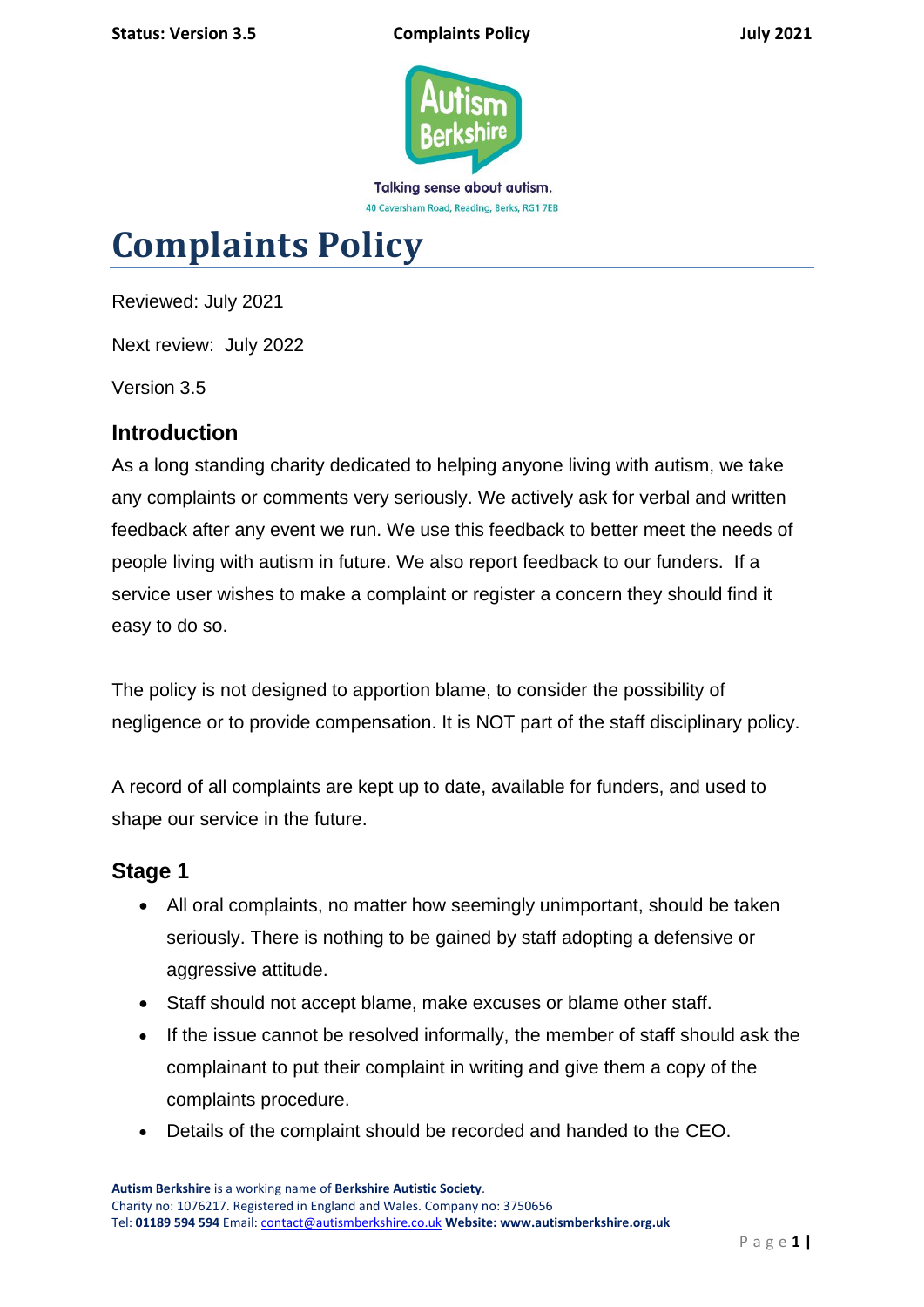### **Stage 2**

- When a complaint is received in writing it should be passed on to the CEO who should send an acknowledgment letter within two working days.
- If necessary, further details should be obtained from the complainant.
- If the complaint raises potentially serious matters, legal advice should be sought by the CEO. If legal action is taken at this stage any investigation by the CEO under the complaints procedure should cease immediately.
- Immediately on receipt of the complaint the establishment should launch an investigation and within 28 days should be in a position to provide a full explanation to the complainant, either in writing or by arranging a meeting with the individuals concerned, which, if necessary, may take place remotely (by phone or video conferencing) .
- If a meeting is arranged, the complainant should be advised that they may, if they wish, bring a representative such as an advocate who, if applicable, shall be invited to attend the virtual meeting.
- At the meeting a detailed explanation of the results of the investigation should be given and also an apology if it is deemed appropriate (apologising for what has happened need not be an admission of liability).
- After the meeting, or if the complainant does not want a meeting, a written account of the investigation should be sent to the complainant.
- The outcomes of the investigation and the meeting should be recorded on appropriate documentation and any shortcomings in Autism Berkshire's procedures should be identified and acted upon.
- If the issues are too complex to complete the investigation within 28 days, the complainant should be informed of any delays.

### **Stage 3**

- The service user has the right to raise the issue with the chair of the charity and the board of trustees.
- If a meeting with the chair is arranged, the complainant should be advised that they may, if they wish, bring a representative such as an advocate who shall, if applicable, be invited to attend the virtual meeting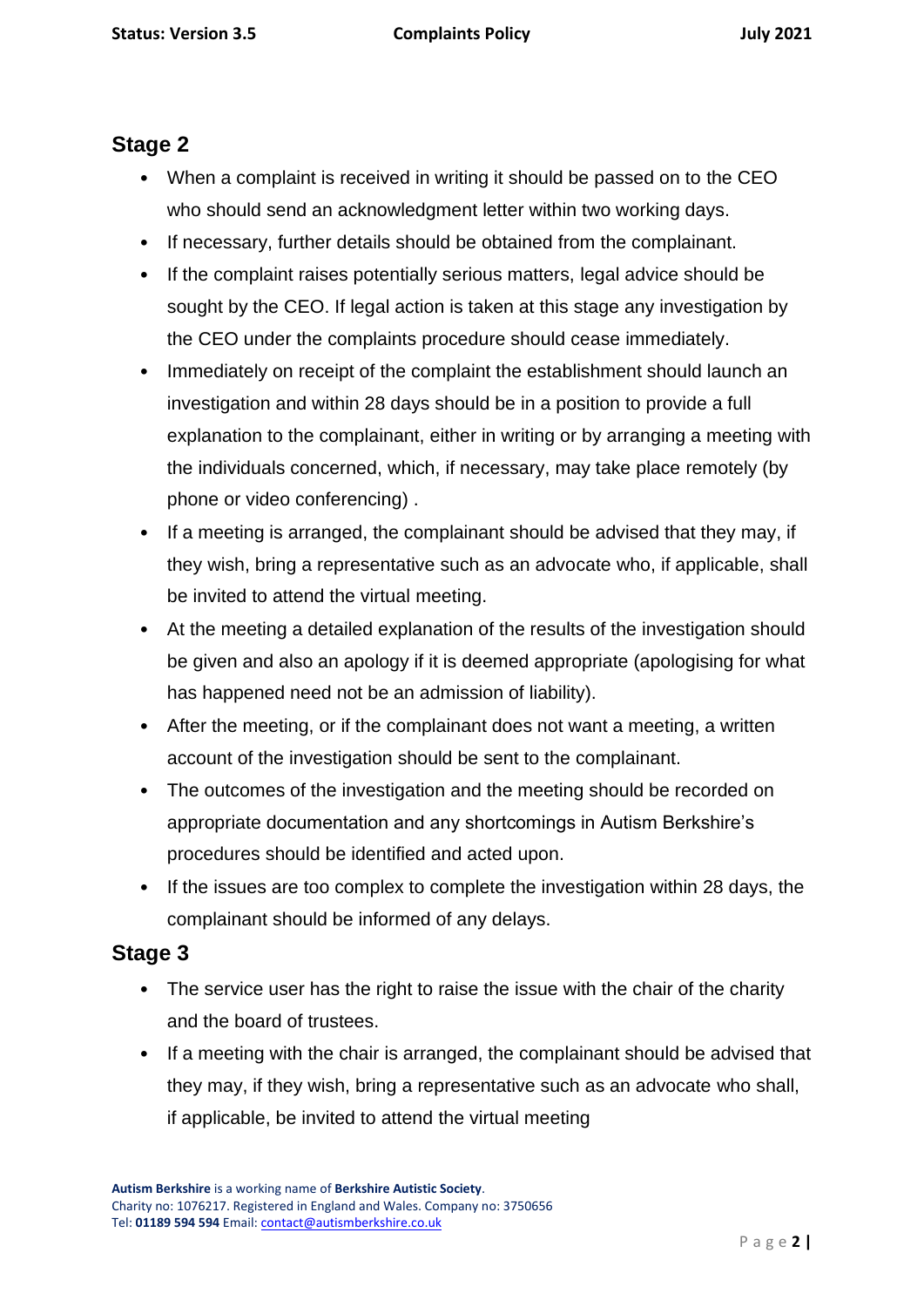- At the meeting a detailed explanation of the results of the investigation should be given and also an apology if it is deemed appropriate (apologising for what has happened need not be an admission of liability).
- After the meeting, or if the complainant does not want a meeting, a written account of the investigation should be sent to the complainant.
- The outcomes of the investigation and the meeting should be recorded on appropriate documentation and any shortcomings in Autism Berkshire's procedures should be identified and acted upon.

### **Stage 4**

• As a last resort, we will signpost unhappy clients to the Charities Commission if the problems are still unresolved.

| <b>Chief Executive Officer</b> | Jane Stanford-Beale            |
|--------------------------------|--------------------------------|
|                                | Ceo@autismberkshire.org.uk     |
|                                | Office 01189 594 594           |
|                                | Mobile 07795 807 249           |
| <b>Chair of Trustees</b>       | <b>Richard Flemming</b>        |
|                                | richard.flemming.260@gmail.com |
|                                | Mobile 07595477198             |

## **Contact details for stage 2 and 3**

### **Changes to version**

This policy will be formally reviewed every year by the CEO and a nominated trustee. The policy will then be endorsed by the Autism Berkshire Board of Trustees, and the action formally minuted

Approved by the Autism Berkshire Board July 2021

| Date    | <b>Major or Minor</b> | <b>Reason for change</b>              | Change                              |
|---------|-----------------------|---------------------------------------|-------------------------------------|
| 25/5/17 | Maior                 | Recommendation from<br>Safe and Sound | Clarified meetings at stage 2 and 3 |
| 3.1     |                       | assessment                            |                                     |

**Autism Berkshire** is a working name of **Berkshire Autistic Society**. Charity no: 1076217. Registered in England and Wales. Company no: 3750656 Tel: **01189 594 594** Email[: contact@autismberkshire.co.uk](mailto:contact@autismberkshire.co.uk)